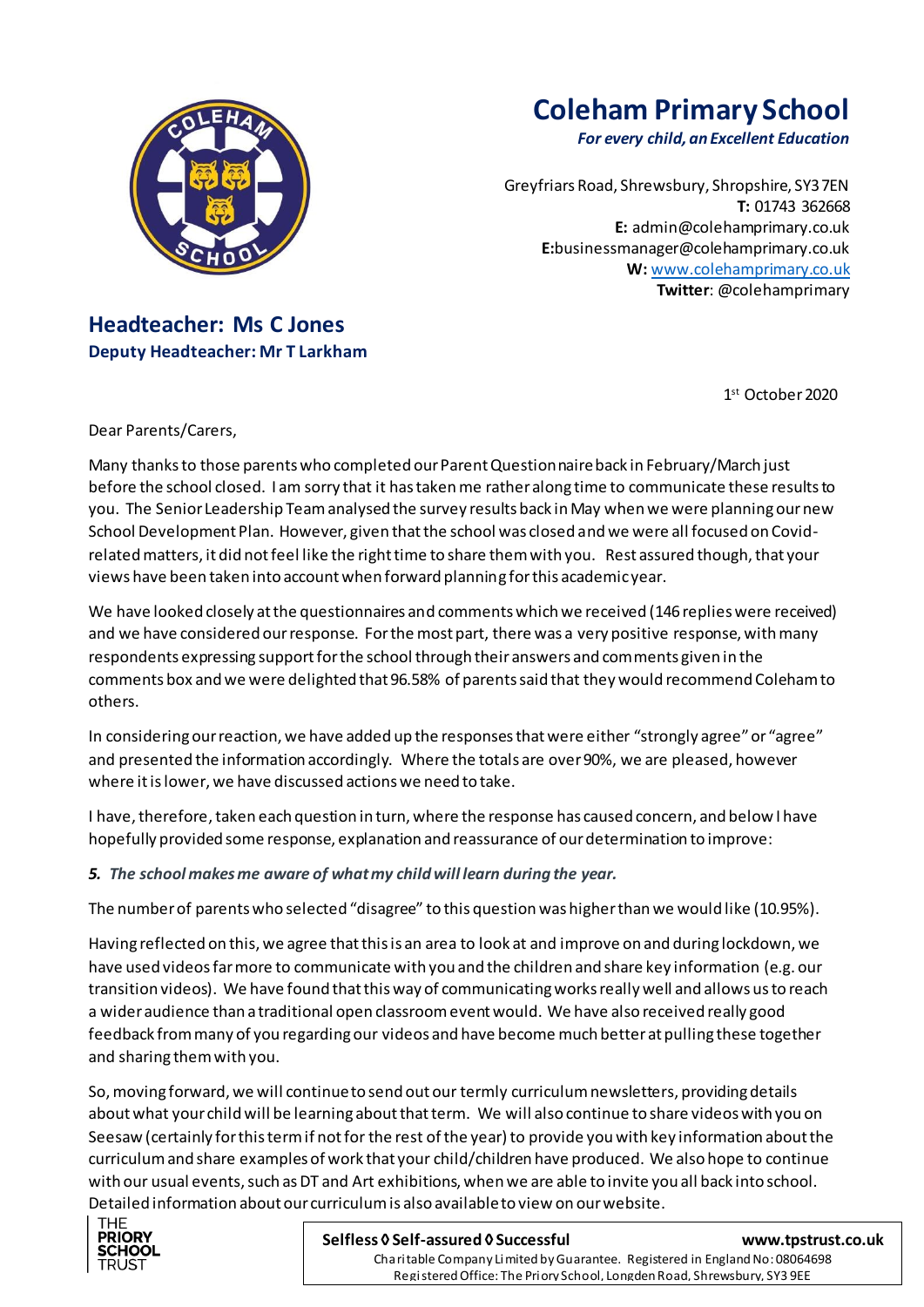# *6. When I have raised concerns with the school they have been dealt with properly.*

The number of parents who selected "disagree" to this question was higher than we would like (11.64%).

If you have any concerns with school, we would urge you to come and talk to your child's class teacher, in the first instance. If you feel that this needs to be escalated and a member of the Senior Leadership Team needs to be involved, then your child's class teacher will immediately refer the issue onto the phase leader and/or Mr Larkham or myself. We take all concerns very seriously and always take time to investigate situations carefully and provide sanctions and support, where and if necessary. It is not always appropriate to inform parents of the exact actions that we have taken in relation to sanctions given to other children, however, please trust that we do deal with any concerns raised in a consistent and robust manner.

If you do not feel that a concern has been dealt with appropriately, please do get in touch with the school office as soon as possible and a member of the Senior Leadership Team will contact you regarding your concern.

# *9. The school has high expectations for my child*

The number of parents who selected "don't know" to this question was 8.9% and 6.16% selected "disagree." For this question, we assume that a number of parents simply do not know the answer to the question and we have not necessarily taken this as a negative issue.

As a school, I would like to reassure you that we most definitely *do* have high expectations of all our children at all times. We actively encourage our children to make mistakes and see this as a positive learning experience because without mistakes, we do not move forward and make progress and this is a message that I see relayed to the children time and time again in lessons. Our aim is to challenge our children by encouraging them to think more deeply about tasks rather than do *more* work. We also seek the views of the children regarding this, asking them how they find their learning and whether they feel challenged enough and we respond to any feedback they provide to us.

## *14. The school supports my child's wider development*

The number of parents who selected "don't know" to this question was 6.86% and 6.84% disagreed with this statement.

We work hard at Coleham to ensure that we develop the whole child, focusing on giving all children the chance to develop their individual skills and talents through our creative curriculum and other enrichment activities, including the array of after school clubs that we offer and other creative activities (such as music lessons, art workshops, forest school week, multi-cultural arts and DT days). In addition to this, our creative curriculum is broad and balanced with a huge emphasis on creativity. Lessons such as art, DT and music do not get forgotten about and our PSHE curriculum is well established and helps us to develop the whole child, ensuring that when our children leave us they are resilient, sociable and able to work with others and co-operative as part of a team.

In the comments box, a small number of parents raised concerns regarding bullying. It is important to know that incidences of bullying are rare but they do occasionally occur at Coleham. When they do occur, they are taken very seriously and dealt with in line with our Anti-bullying Policy. We constantly teach our children to treat others as they would wish to be treated and we reward our children for adhering to our school values. Sometimes, children make mistakes; this is part of growing up and school is a safe environment in which they can occasionally make mistakes. Our Behaviour Policy is built on a positive foundation of *developing* behaviour rather than being focused on punitive action. When childrenmake the wrong choice, there is always a consequence and we provide support, where necessary, to ensure that such mistakes are not repeated. Incidents, such as these, are usually not defined as bullying and sometimes the



#### **Selfless ◊ Self-assured ◊ Successful [www.tpstrust.co.uk](http://www.tpstrust.co.uk/)**

 Registered Office: The Priory School, Longden Road, Shrewsbury, SY3 9EE Charitable Company Limited by Guarantee. Registered in England No: 08064698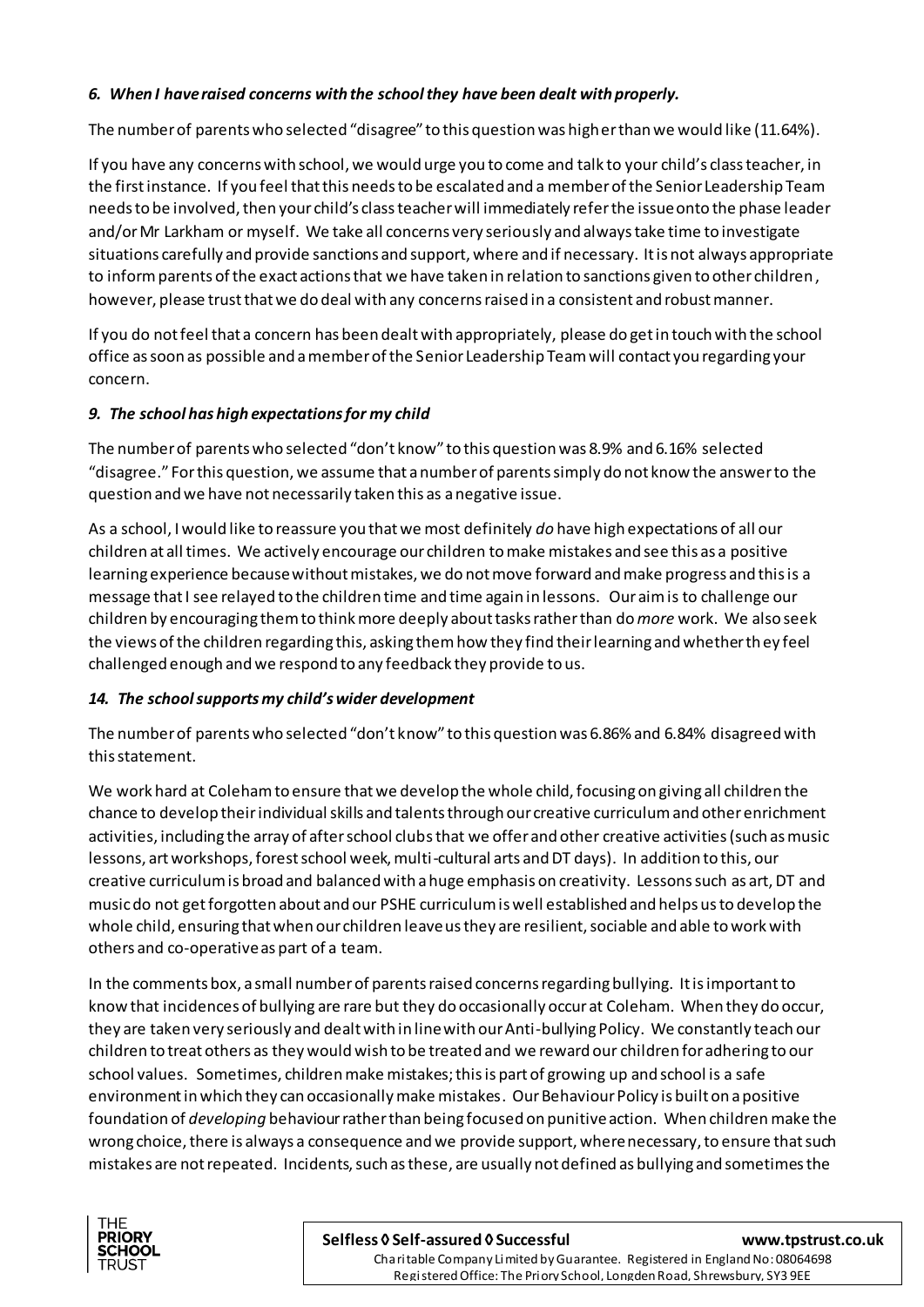word "bullying," which is clearly very emotive, can be used incorrectly to describe a particular behaviour by parents and children.

We would urge you to come and talk to your child's class teacher, in the first instance, if you are concerned about how they are being treated by other children. We will then be able to investigate situations and provide sanctions and support, where and if necessary. It is not always appropriate to inform parents of the exact actions that we have taken in relation to sanctions given to other children, however, please trust that we do deal with behavioural and/or bullying incidents in a consistent and robust manner.

There were also a small number of concerns raised regarding after school clubs with some parents feeling worried about the cost and/or the number of places available. In normal circumstances, we aim to run an array of after school clubs because it is really important that the children all have the chance to pursue their interests and talents, thus developing the whole child. We try to keep costs low but many of our clubs are provided by outside organisations, who obviously have to charge a certain amount to make a profit and we ask that you think of others and please only book your child onto one club, so that everyone has the chance to take part in at least one club each term. We have improved the booking system to ensure that it is as fair as possible following on fromparental feedback.

I was pleased to read so many positive comments regarding the community ethos of the school and praise for our dedicated staff within school. It was also great to read so more positive comments about how happy the children are to come to school.

We have also received a huge amount of positive feedback from many of you during the last few months relating to our response to the pandemic. Thank you very much indeed if you have taken the time to write to me or other members of staff. It is very much appreciated.

Thank you, once again, for your valuable feedback on our Parent Questionnaire.

Yours sincerely,

Clave Jones.

Claire Jones Headteacher



 Registered Office: The Priory School, Longden Road, Shrewsbury, SY3 9EE Charitable Company Limited by Guarantee. Registered in England No: 08064698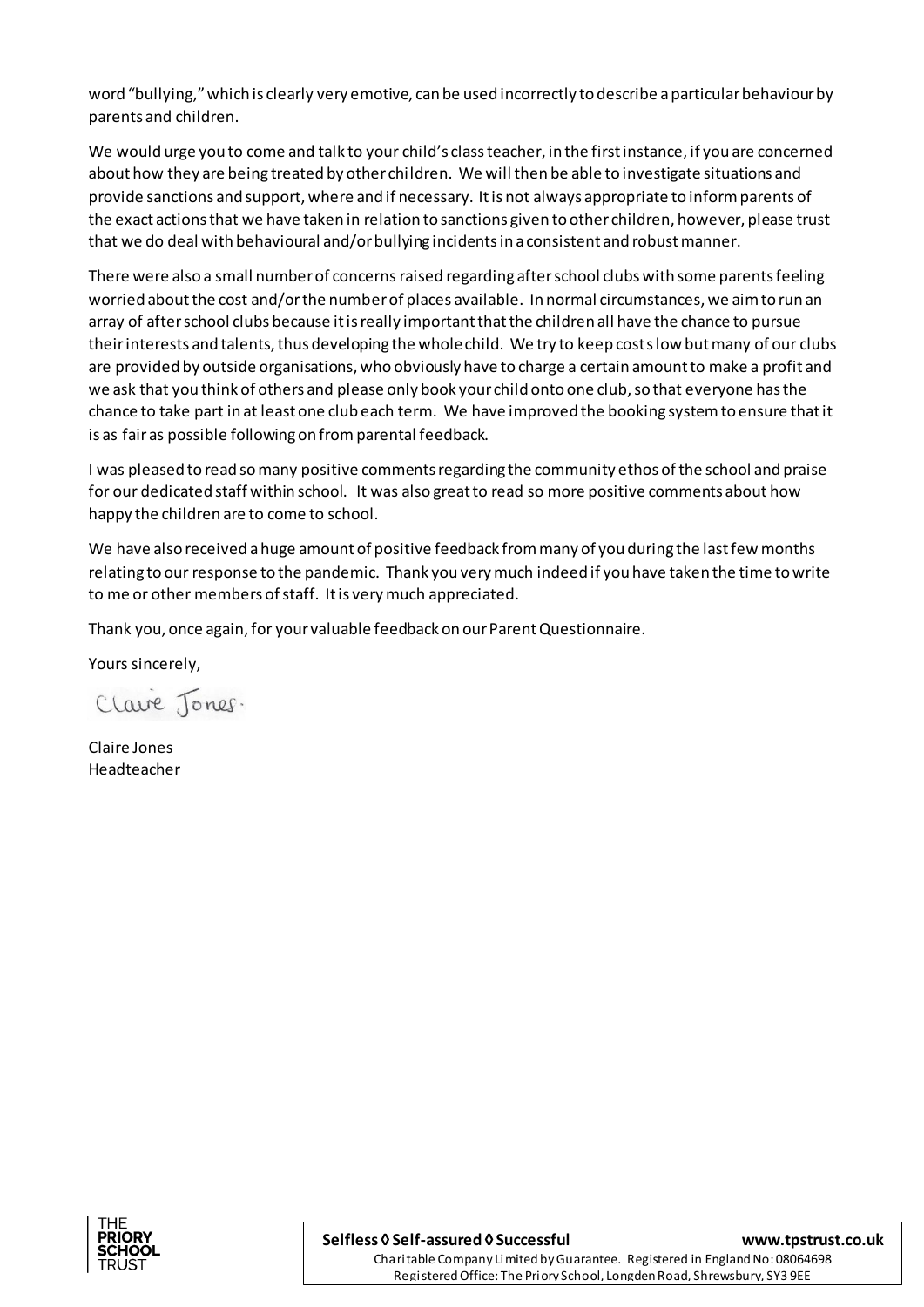### **Parent Questionnaire Responses 2019**

### **146 respondents**

#### **Number on role: 420**

| 2020 Parent Survey Results |                                                                                                                                                                                                                               |                        |          |             |                                           |  |  |  |
|----------------------------|-------------------------------------------------------------------------------------------------------------------------------------------------------------------------------------------------------------------------------|------------------------|----------|-------------|-------------------------------------------|--|--|--|
| 146 Responses              |                                                                                                                                                                                                                               |                        |          |             |                                           |  |  |  |
|                            |                                                                                                                                                                                                                               | Agree                  | Disagree | Don't know  | Other Response                            |  |  |  |
| $\mathbf{1}$               | My child is happy at this school.                                                                                                                                                                                             | 97.26%                 | 2.74%    | $\mathbf 0$ | <b>NA</b>                                 |  |  |  |
| $\overline{2}$             | My child feels safe at this school.                                                                                                                                                                                           | 97.27%                 | 2.05%    | 0.68%       | <b>NA</b>                                 |  |  |  |
| 3                          | This school makes sure its pupils are well<br>behaved?                                                                                                                                                                        | 95.90%                 | 2.73%    | 1.37%       | <b>NA</b>                                 |  |  |  |
| 4                          | My child has been bullied and the school dealt<br>with the bullying quickly and effectively.                                                                                                                                  | 18.62%                 | 8.28%    |             | My child has not<br>been bullied<br>73.1% |  |  |  |
| 5                          | The school makes me aware of what my child<br>will learn during the year.                                                                                                                                                     | 85.63%                 | 10.95%   | 3.42%       | <b>NA</b>                                 |  |  |  |
| 6                          | When I have raised concerns with the school<br>they have been dealt with properly.                                                                                                                                            | 65.07%                 | 11.64%   | 2.74%       | I have not raised<br>concerns<br>20.55%   |  |  |  |
| $\overline{7}$             | Does your child have Special Educational<br>Needs and/or Disabilities?                                                                                                                                                        | Yes 6.85%<br>No 93.15% |          |             |                                           |  |  |  |
| 8                          | If your child DOES have special educational<br>needs and/or disabilities (SEND) then how<br>strongly do you agree with this statement:<br>'My child has SEND, and the school gives them<br>the support they need to succeed.' | 6.34%                  | 2.11%    | 4.23%       | <b>NA</b>                                 |  |  |  |
| 9                          | The school has high expectations for my child?                                                                                                                                                                                | 84.93%                 | 6.16%    | 8.90%       | <b>NA</b>                                 |  |  |  |
| 10                         | My child does well at this school.                                                                                                                                                                                            | 94.48%                 | 0.69%    | 4.63%       | <b>NA</b>                                 |  |  |  |
| 11                         | The school lets me know how my child is<br>doing.                                                                                                                                                                             | 90.41%                 | 8.22%    | 1.37%       | <b>NA</b>                                 |  |  |  |



**Selfless ◊ Self-assured ◊ Successful [www.tpstrust.co.uk](http://www.tpstrust.co.uk/)**

 Charitable Company Limited by Guarantee. Registered in England No: 08064698 Registered Office: The Priory School, Longden Road, Shrewsbury, SY3 9EE